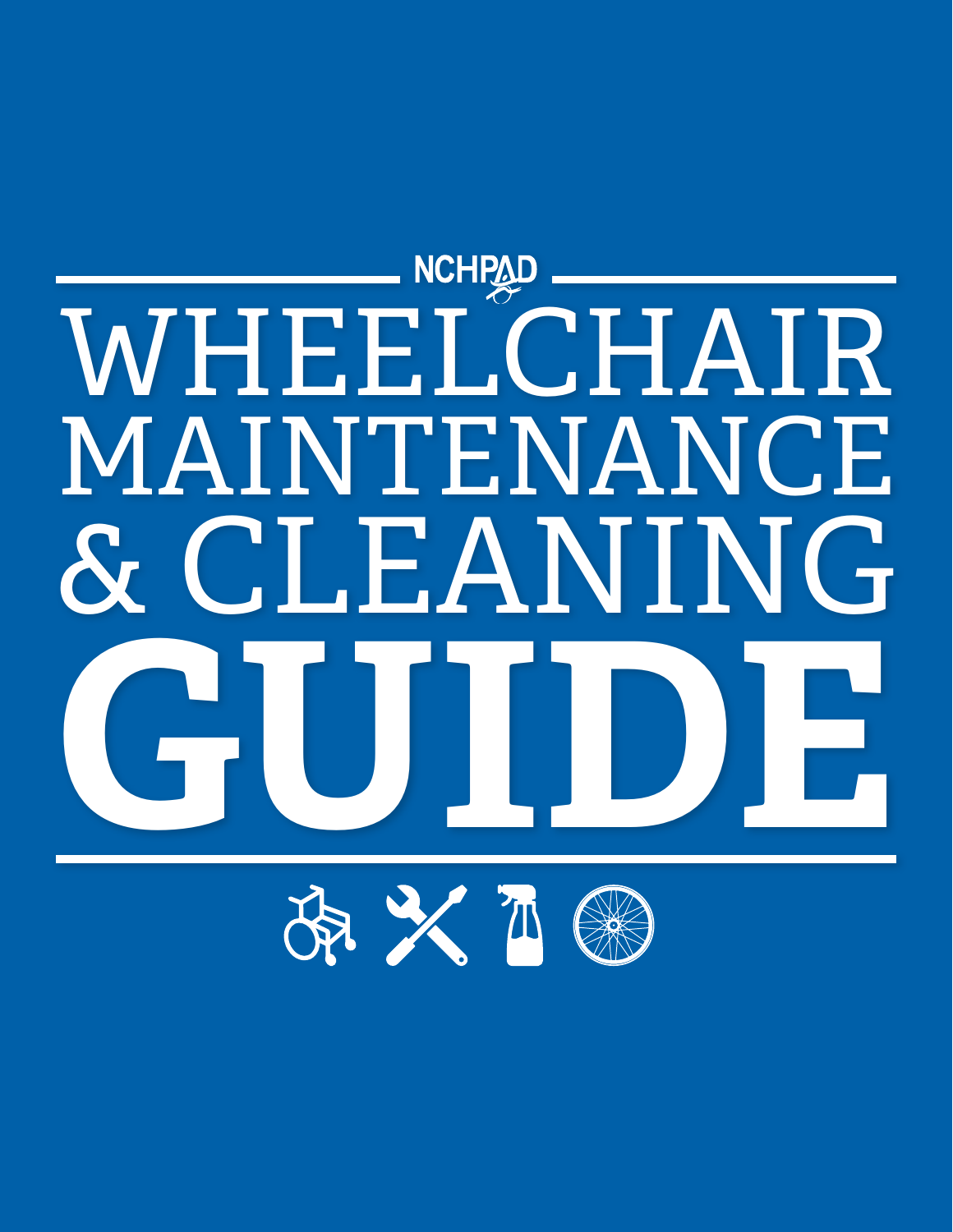*Wheelchairs certainly can make a statement about their users. Not only is it important to keep your chair clean and well- maintained for peak performance and longevity, but also so it reflects a positive, proficient self-image of you as its user. Another bonus of a clean, wellmaintained chair is that it will make it easier to propel and steer, causing less strain on your arms and reducing your chance of injury.*

## *THE PARTS OF A WHEELCHAIR*

The first step to maintaining a clean, high functioning wheelchair is to know all the chair components. You can reference the diagram below when working on these different parts of the chair.



# *OVERALL CLEANING*

Keeping your wheelchair clean, dry and odor free is your most important task. This will help extend the life of your chair and all of its parts. This will also help you look and feel better engaging in social interactions throughout the day.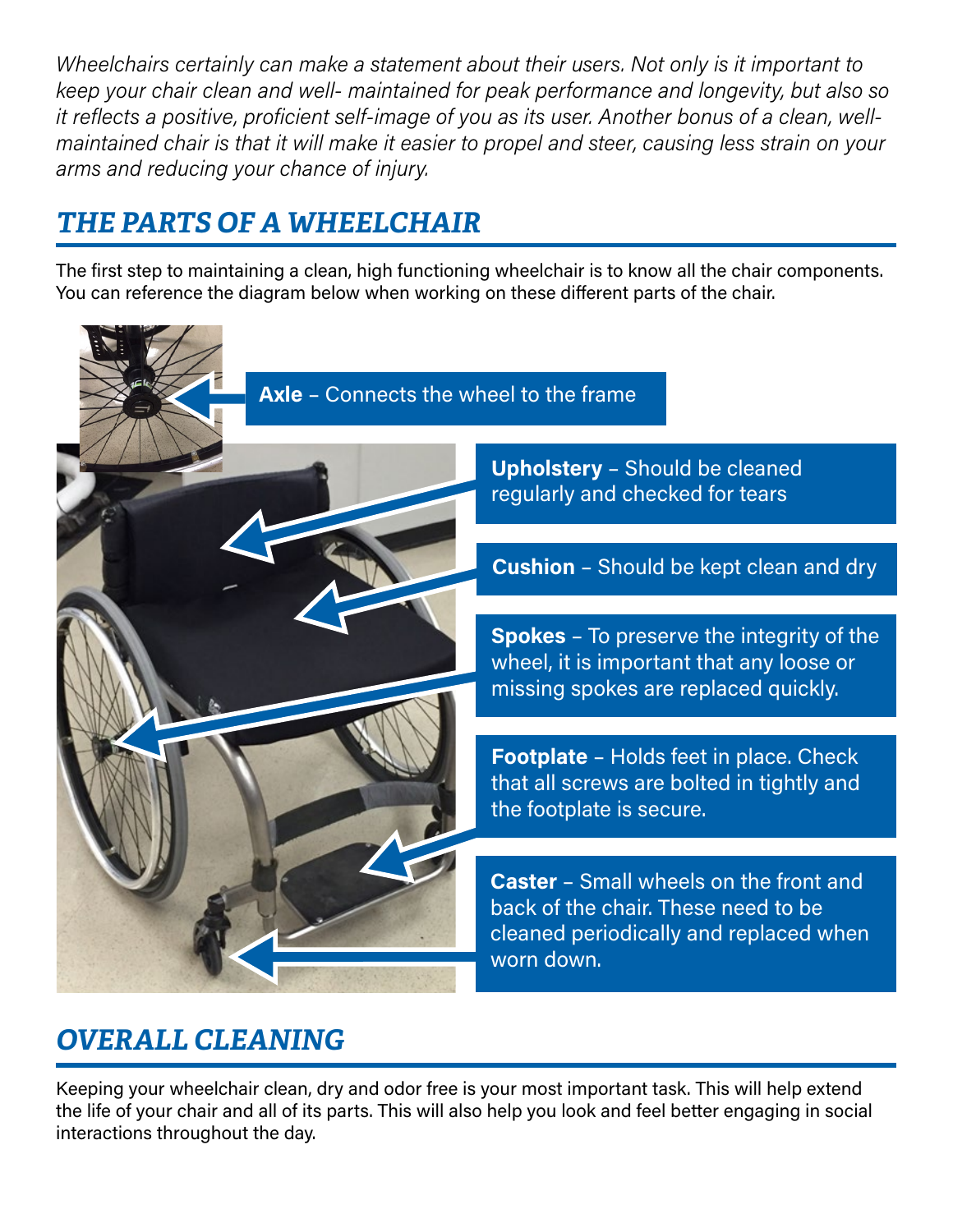If an accident or spill takes place, clean your chair immediately by placing your cushion cover in the washing machine. If that is not immediately possible, be sure to wash your cushion and/or any fabric that got soiled with warm water and soap. You may need to sit on a towel to allow the fabric to properly dry.

For general cleaning, paper or a regular towel and any household cleaner should be sufficient for most of the wheelchair parts. Use the towel and cleaner to wipe down the cushion, upholstery, rims, and frame. As a general rule an overall wipe down should be performed once a month; however, how much you put your chair through and the type of climate you live in may dictate how often it needs to be cleaned.

While performing your overall cleaning, be sure to check for wear, tear, and other potential damage to your wheelchair, including damage to the frame and any other components. Look for cracks, scratches, dents, tears or bent areas. You will also want to check for any loose components such as nuts, bolts, or screws.

## *WHEELS AND TIRES*

First, if you have air-filled (pneumatic) tires, you will need to check the air pressure of your tires on a regular basis. Under -inflated tires can make it harder to push and reduce the life of your tires. The air pressure recommendations should be printed on the side of your tire. You should be able to use a simple bicycle pump with air gauge to pump up your tires. Depending on the type of valve you have, you may or may not need an adapter. If the tread on your tire is worn down to half its original thickness, there are any major tears or damage to the tires, or your side walls are beginning to bulge out, you should replace your tires. If your tires have spokes, you should check them often for any loose or broken spokes by simply plucking them like a guitar string. Too many loose, broken, or missing spokes can change the integrity of your tire.

Bearings for both your wheels and casters may be sealed but often still accumulate hair, fibers and other strings, which can decrease their ability to function properly. You can use tweezers to remove these foreign objects. For casters specifically this may require you to remove the casters to get a thorough cleaning. Be sure to clean the axle as well before you replace the caster. Once the caster and bearings have been cleaned, be sure to wipe them down with a lubricant such as WD40. Other points to check on your casters include any nicks, chips or cuts, which can lead to quick deterioration of your casters and should be fixed or replaced upon notice.

Axeles, especially on quick release tires, can collect oil, grease and other grime and should also be cleaned on